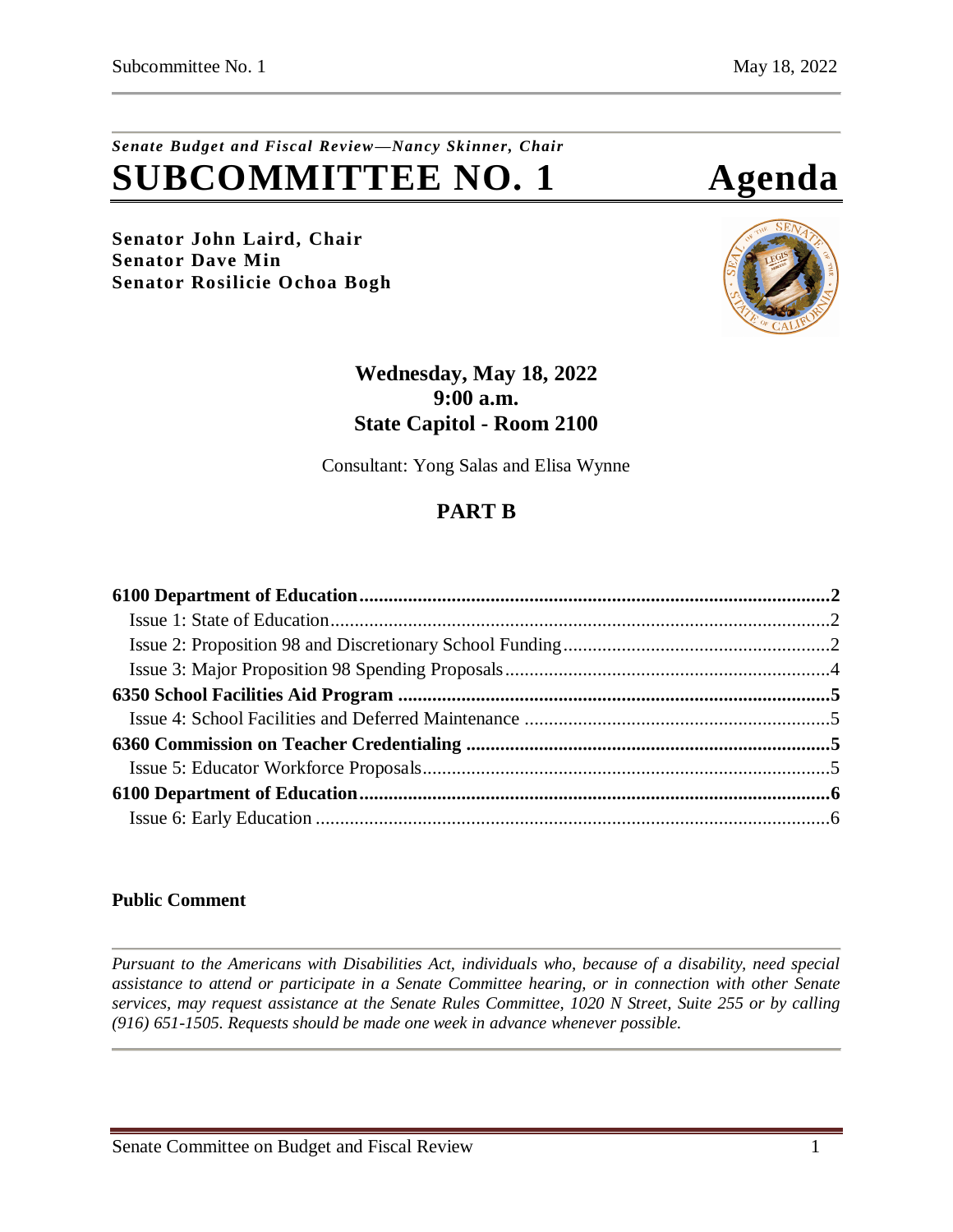## <span id="page-1-0"></span>**6100 DEPARTMENT OF EDUCATION**

The May Revision includes \$128.3 billion total funds (\$78.4 billion General Fund and \$49.9 billion other funds) for all K-12 education programs. K-12 per-pupil funding is \$16,991 in Proposition 98 funds, and \$22,850 if all funds sources are included.

#### <span id="page-1-1"></span>**Issue 1: State of Education**

#### **Panel**

• Superintendent of Public Instruction, Tony Thurmond

#### **Background**

The Superintendent of Public Instruction will provide an update on the state of K-12 education in California. This item is informational only.

#### <span id="page-1-2"></span>**Issue 2: Proposition 98 and Discretionary School Funding**

#### **Panel**

- Amanpreet Singh, Department of Finance
- Kenneth Kapphahn, Legislative Analyst's Office
- Malia Vella, Department of Education

**Changes to the Minimum Guarantee.** The May Revision provides a substantial increase to Proposition 98 funding of \$19.6 billion from the Governor's budget for the three-year period of 2020-21 to 2022-23. More specifically, the May Revision funds the Proposition 98 guarantee for the 2020-21 through 2022-23 fiscal years at \$96.1 billion, \$110.2 billion, and \$110.3 billion, respectively. Compared to January, this reflects the following yearly changes:

- An increase of approximately \$137 million in 2020-21.
- An increase of approximately \$11.1 billion in 2021-22.
- An increase of approximately \$8.4 billion in 2022-23.

These levels reflect the estimated substantial increase in General Fund revenues over the threeyear period in comparison with the Governor's budget proposal. The Proposition 98 Guarantee continues to be calculated under Test 1 for all three years (equal to approximately 38 percent of General Fund revenues, plus local property taxes).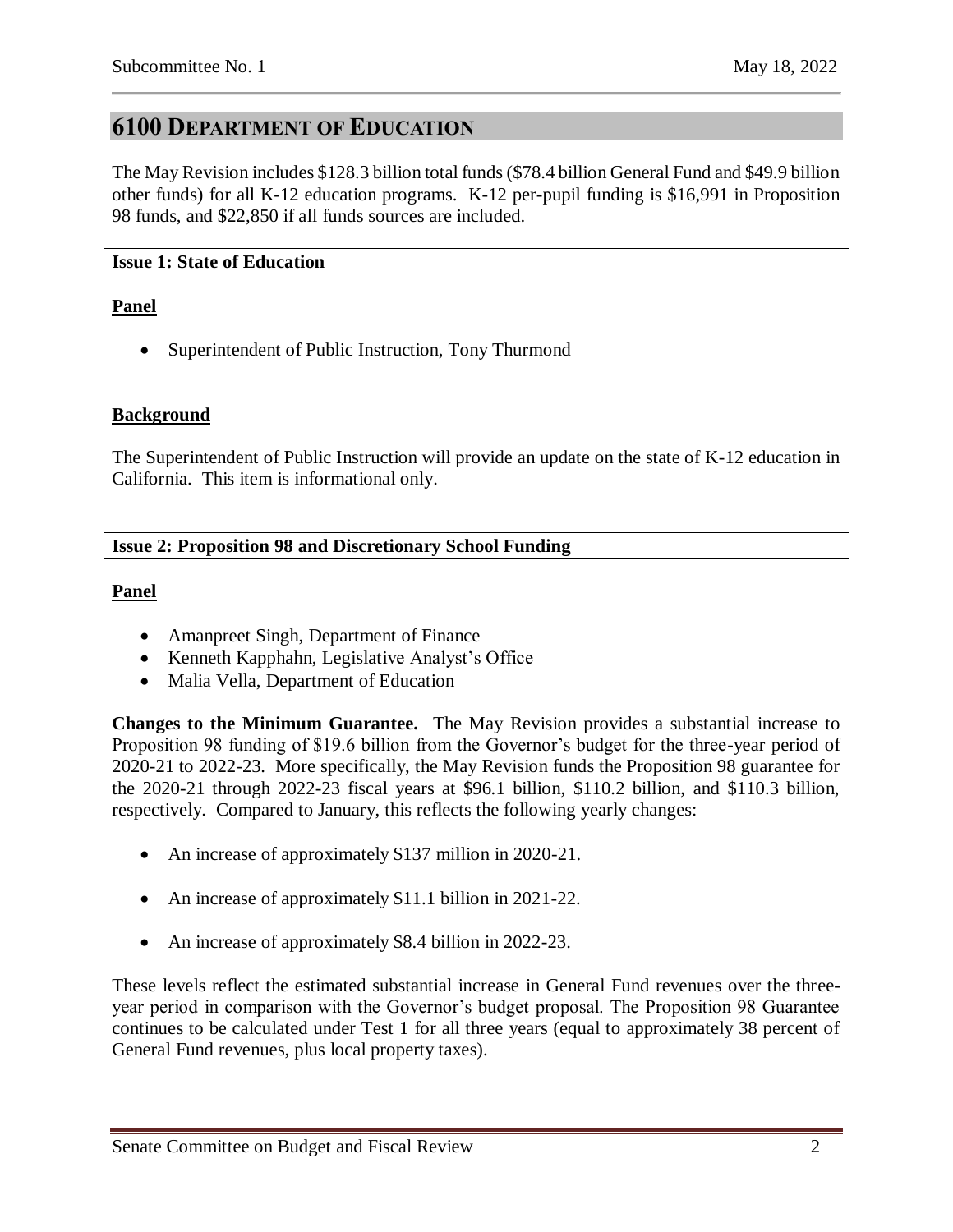**Public School System Stabilization Account.** The May Revision decreases the total payments (and the total account balance) to the Public School System Stabilization Account between 2020- 21, 2021-22, and 2022-23 from \$9.7 billion to \$9.5 billion, due to the decrease in the share of total funds from capital gains revenues. Funds from this reserve account may be expended in years when the Proposition 98 Guarantee does not increase enough to cover year-over-year growth and inflation. Under current law, there is a cap of 10 percent on school district reserves in fiscal years immediately succeeding those in which the balance in the Account is equal to or greater than 3 percent of the total K-12 share of the Guarantee. The balance of \$7.3 billion in 2021-22 triggers school district reserve caps beginning in 2022-23.

**Local Control Funding Formula (LCFF).** The bulk of funding for school districts and county offices of education for general operations is provided through the LCFF and is distributed based on the numbers of students served and certain student characteristics. The state typically annually adjusts the grant amounts by a cost-of-living adjustment (COLA). The 2022-23 Governor's Budget included an LCFF COLA of 5.33 percent, and the May Revision updates this adjustment to 6.56 percent. In addition to the updated COLA, the May Revision also includes \$2.1 billion ongoing Proposition 98 General Fund to increase LCFF funding for school districts and charter schools, and \$101.2 million to increase LCFF funding for county offices of education.

The May Revision also proposes allowing all local educational agencies to be funded at the greater of their current year average daily attendance of their current year enrollment adjusted for pre-COVID-19 absence rates in the 201-22 fiscal year, due to the Delta and Omicron surges and the subsequent staff and student absences. The Governor's Budget proposed to amend the LCFF calculation to consider the greater of a school district's current year, prior year, or the average of three prior years' average daily attendance, and the May Revision would conform this proposal to the May Revision adjustment. The total ongoing costs associated with these policies is estimated to be \$3.3 billion ongoing Proposition 98 General Fund and \$463 million one-time Proposition 98 General Fund. All of these changes bring total LCFF funding to \$73.4 billion.

The Senate Budget Plan increased LCFF funding by \$5 billion in 2022-23, increasing this amount to \$10 billion by 2024-25, in addition to the COLA.

**County Offices of Education**. In addition to the increase in LCFF funding mentioned above, the May Revision includes trailer bill language that provides funding to county offices of education to provide services to charter schools that qualify for differentiated assistance within the statewide system of support. The May Revision sets aside \$2 million for this purpose, and makes other clarifying changes for the role of county offices of education in the statewide system of support.

**Local Property Tax Adjustments**. The May Revision includes an increase of \$10.1 billion and \$8.9 billion ongoing Proposition 98 General Fund for school districts, charter schools, and county offices of education in 2021-22 and 2022-23, respectively, with decreased offsetting property tax revenues. Specifically, this includes property tax decreases of \$32 million in 2020-21, \$659 million in 2021-22, and \$804 million in 2022-23.

**Cost-of-Living Adjustments**. The May Revision includes an increase of \$62.1 million ongoing Proposition 98 General Fund to reflect a 6.56 percent COLA for categorical programs that remain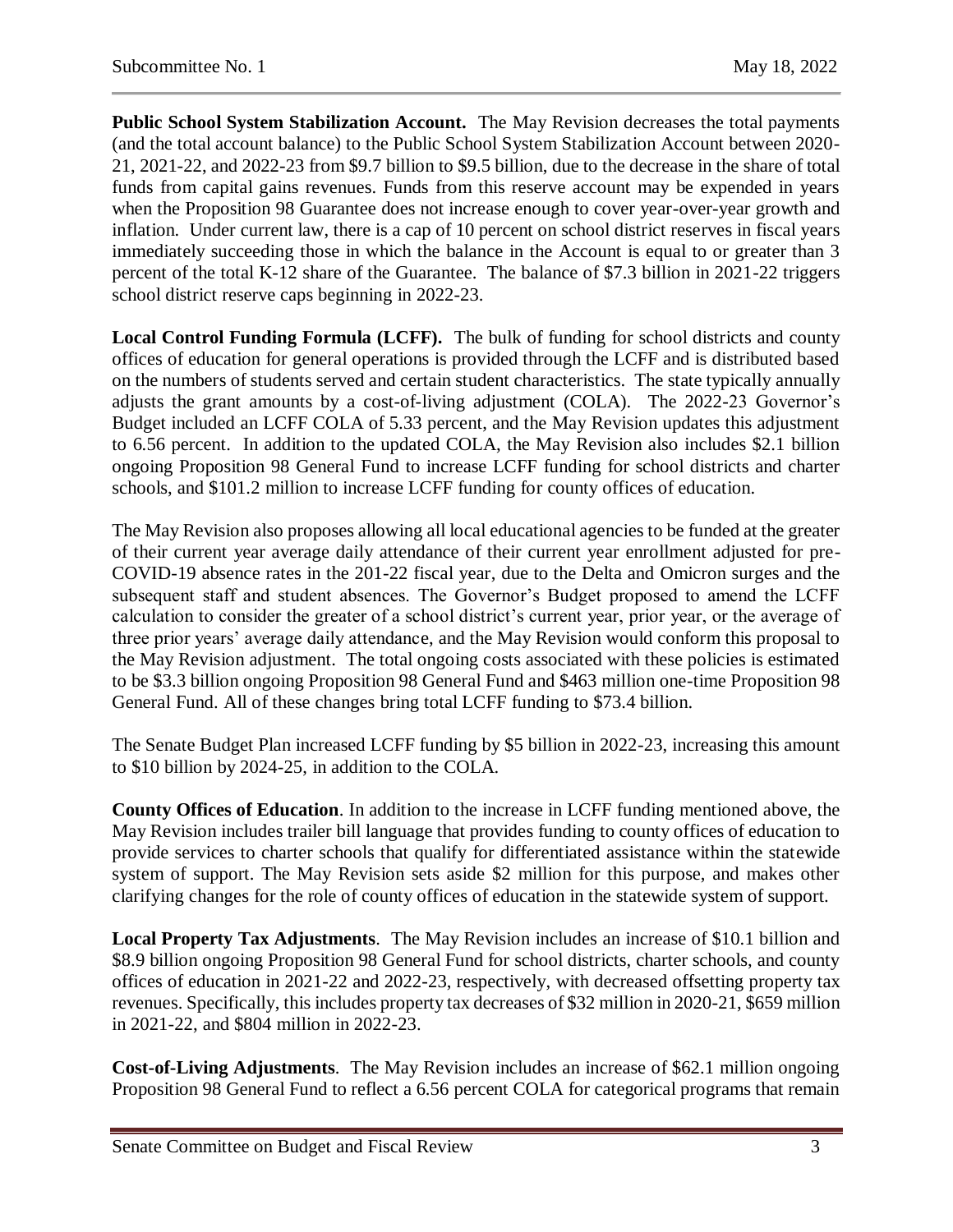outside of the LCFF and Special Education, including Child Nutrition, State Preschool, Youth in Foster Care, Mandates Block Grant, Adults in Correctional Facilities Program, American Indian Education Centers, and the American Indian Early Childhood Education Program.

**Discretionary Block Grant.** The May Revision includes \$8 billion in one-time Proposition 98 General Fund, allocated on a per-pupil basis, with the intent to use these discretionary funds for purposes including, but not limited to, protecting staffing levels, addressing student learning challenges, and supporting the mental health and wellness needs of students and staff, and these funds would offset applicable mandates debt owed to those entities. The Senate Budget proposal included a similar discretionary block grant for \$10 billion in one-time Proposition 98 General Fund.

#### <span id="page-3-0"></span>**Issue 3: Major Proposition 98 Spending Proposals**

#### **Panel**

- Alex Shoap, Department of Finance
- Michael Alferes, Legislative Analyst's Office
- Sara Cortez, Legislative Analyst's Office
- Malia Vella, Department of Education

**Community Schools.** The May Revision includes an additional \$1.5 billion one-time Proposition 98 General Fund to expand access to the community schools grants that support existing networks of community schools, establish new community schools, and to coordinate a wide range of services to these schools, with priority given to schools in high-poverty communities.

**Expanded Learning Opportunities Program**. The May Revision includes an additional \$403 million ongoing Proposition 98 General Fund, bringing the ongoing program total to \$4.8 billion and full funding implementation four years ahead of schedule, and maintains the year delay in implementation to 2023-24 that was included in the Governor's Budget. The May Revision also proposes an additional \$63 million one-time Proposition 98 General Fund.

**School Nutrition.** The May Revision includes \$611.8 million ongoing Proposition 98 General Fund to augment the state meal reimbursement rate sufficient to maintain meal reimbursement rates beginning in 2022-23. In 2022-23, any unused funds could be redirected for kitchen and infrastructure purposes.

**Community Engagement Initiative.** The May Revision includes \$100 million one-time Proposition 98 General Fund to continue the Community Engagement Initiative, which disseminates best practices for school-community interaction. The 2018-19 Budget Act included \$13.3 million one-time Proposition 98 General Fund to create this initiative.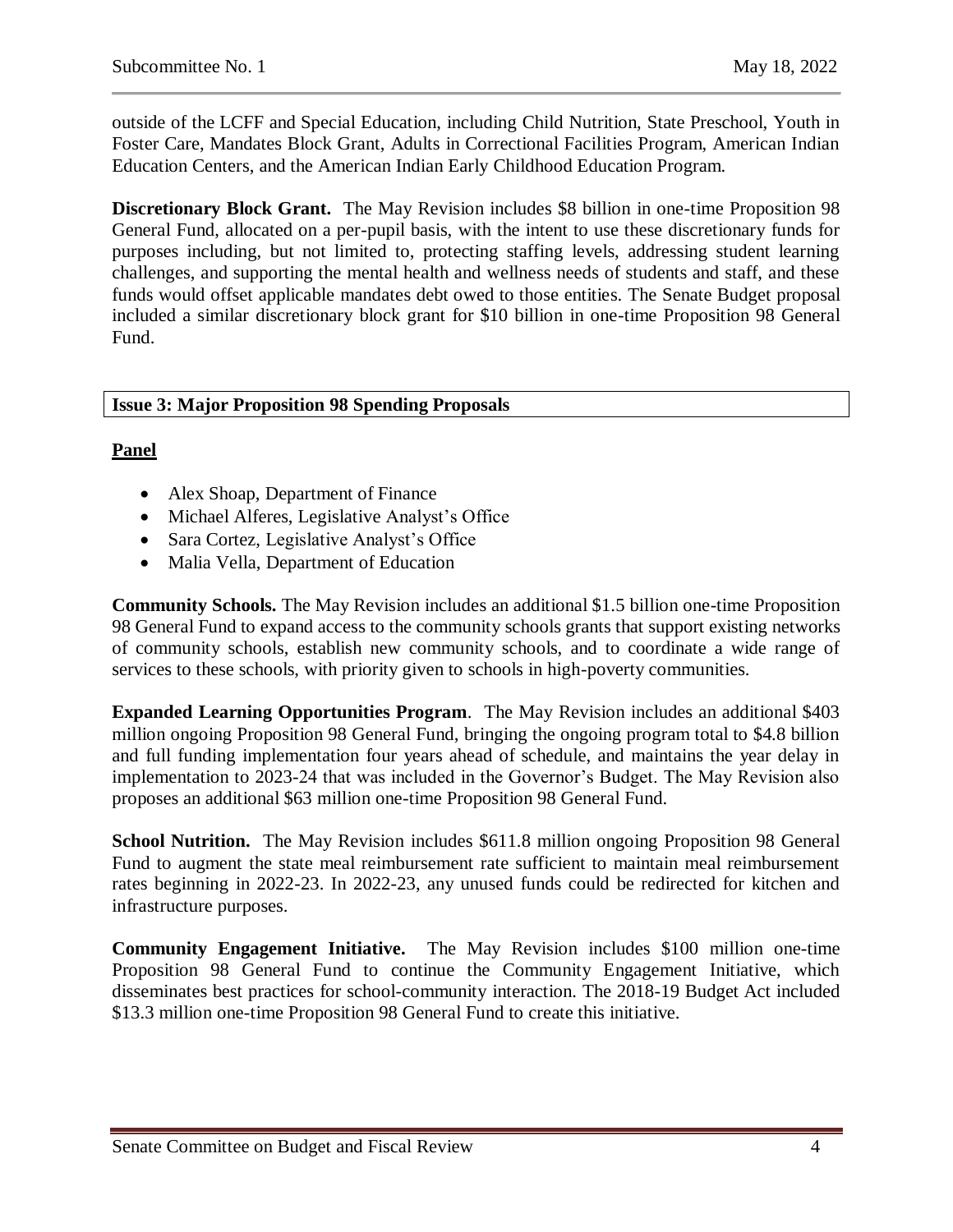### <span id="page-4-0"></span>**6350 SCHOOL FACILITIES AID PROGRAM**

#### <span id="page-4-1"></span>**Issue 4: School Facilities and Deferred Maintenance**

#### **Panel**

- Jennifer Kaku, Department of Finance
- Amy Li, Legislative Analyst's Office

**School Facilities.** The May Revision includes an additional \$1.8 billion one-time General Fund, which would appropriate \$2.2 billion one-time General Fund in 2021-22, \$1.2 billion one-time General Fund in 2023-24, and \$625 million one-time General Fund in 2024-25 for a total appropriation of \$4 billion and \$1.4 billion in the remaining bond authority. The May Revision also includes \$1.8 billion one-time Proposition 98 General Fund for schools to address outstanding school facility maintenance issues.

The Senate Budget Plan included an additional \$3.5 billion in one-time General Fund to augment the School Facilities Program for a total appropriation of \$5.7 billion General Fund and \$1.4 billion in the remaining bond authority, and also included \$1 billion one-time Proposition 98 General Fund for deferred maintenance.

### <span id="page-4-2"></span>**6360 COMMISSION ON TEACHER CREDENTIALING**

#### <span id="page-4-3"></span>**Issue 5: Educator Workforce Proposals**

#### **Panel**

- Megan Sabbah, Department of Finance
- Amy Li, Legislative Analyst's Office
- Mary Vixie Sandy, Commission on Teacher Credentialing

**Teacher Training, Recruitment, and Retention.** The May Revision includes \$1 billion in programs and funds to recruit, retain, and support educators, including:

- \$500 million one-time Proposition 98 General Fund to expand residency slots for teachers and school counselors, and also allow school counselors, social worker, and psychologist candidates to be eligible for the Golden State Teacher Grant program.
- \$300 million one-time Proposition 98 General Fund to augment resources available to local educational agencies for professional learning through the Educator Effectiveness Block Grant, with a priority for STEM educator supports.
- \$85 million one-time Proposition 98 General Fund to create Pre-K through 12 grade educator resources and professional learning to implement the Next Generation Science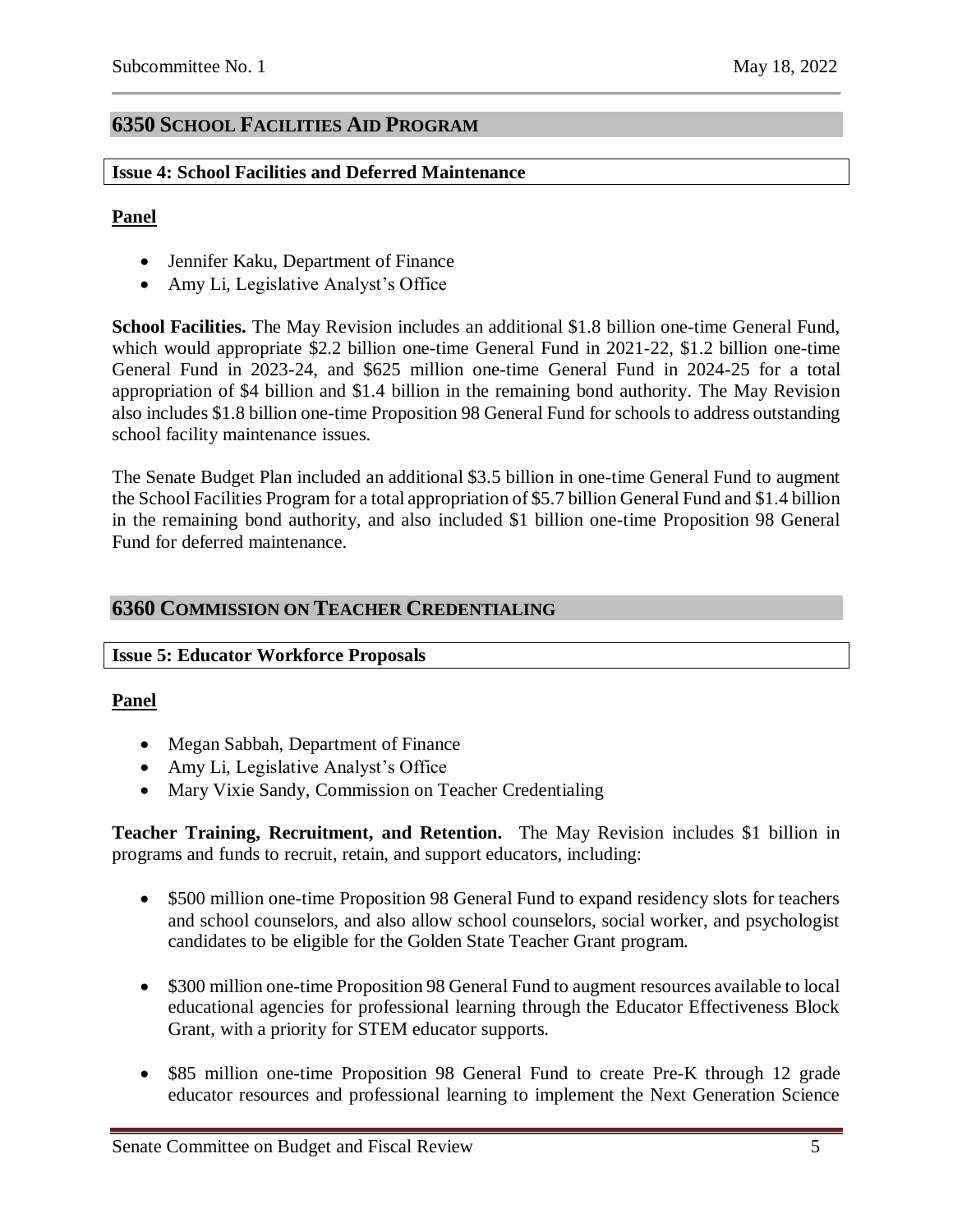Standards, the California Math Framework, the California Computer Science Standards, and the math and science domains of the California Preschool Learning Foundations.

- \$80 million ongoing Proposition 98 General Fund for the Classified School Employee Summer Assistance Program, which provides matching funds for intersessional pay for classified employees that work less than 12 months per year.
- \$20 million one-time Proposition 98 General Fund to support a K-12 Teacher Residency Program Technical Assistance Center.
- \$15 million one-time Proposition 98 General Fund over three years to support 6,000 teachers in completing the coursework necessary to receive a supplementary state certification in reading and literacy.
- \$15 million one-time Proposition 98 General Fund to continue the work of the Educator Workforce Investment Grant program in areas of special education and support for English Learners, and \$15 million one-time Proposition 98 General Fund to continue the work of the Educator Workforce Investment Grant program in computer science.

# <span id="page-5-0"></span>**6100 DEPARTMENT OF EDUCATION**

#### <span id="page-5-1"></span>**Issue 6: Early Education**

#### **Panel**

- Jodi Lieberman, Department of Finance
- Sara Cortez, Legislative Analyst's Office
- Malia Vella, Department of Education

**Universal Transitional Kindergarten (TK).** The May Revision adjusts the costs to expand transitional kindergarten (the 2021-22 Budget Act expands transitional kindergarten from all children turning five-years-old between September 2 and December 2 to all children turning fiveyears-old between September 2 and February 2 in 2022-23) from \$639.2 million at the Governor's Budget to \$614 million General Fund to reflect the latest enrollment trends.

Additionally, the May Revision proposes to allow teachers with preschool teaching permits who hold bachelor's degrees that meet basic skills requirements and are enrolled in coursework leading to be assigned as the teacher of record in a credential to teach transitional kindergarten, until June 30, 2026.

Finally, the May Revision allows community colleges to participate in the Preschool, Transitional Kindergarten and Full-Day Kindergarten Facilities Grant Program if they operate a preschool program on behalf of, or in lieu of, a school district or county office of education.